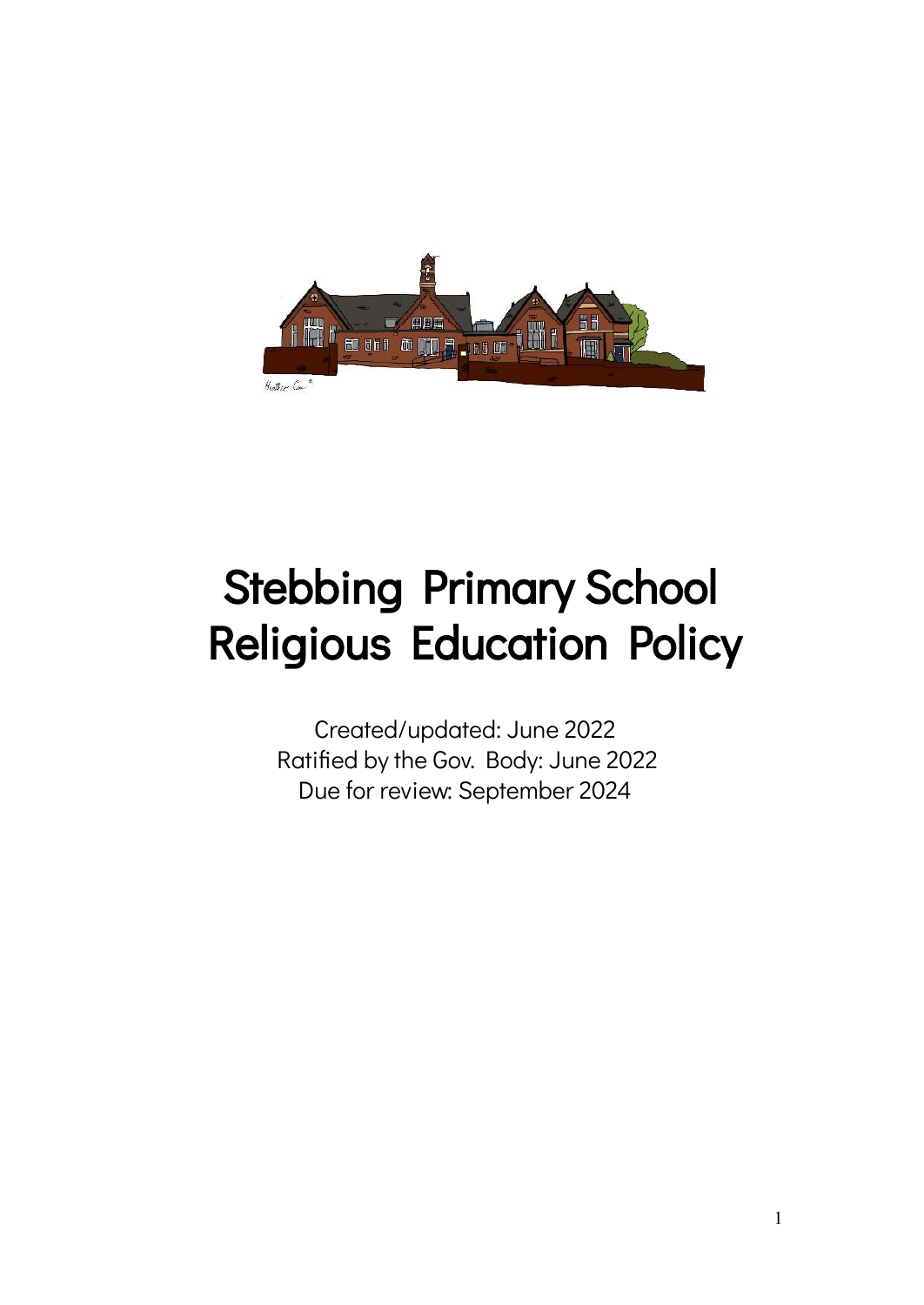# Aims and objectives:

At Stebbing Primary School we believe that Religious Education is key to ensuring children have a broad and balanced understanding of the world around them and some of the different faiths within our world. We hope that by developing an understanding and asking questions, children from all backgrounds will be more tolerant, accepting and embracing of diverse experiences and beliefs, thus leading to a more peaceful future for all.

Our aims in Religious Education are that all children will:

- Develop a greater understanding of Christianity; the traditional religion of Great Britain.
- Develop a greater undertaking of the 6 main religions: Judaism, Islam, Buddhism, Hinduism, Sikhism, and Humanism which will be introduced in year 6.
- Raise, and suggest answers to, questions of morality and values.
- Understand that some questions raised may not have a definitive answer.
- Understand and accept diversity within the community of their class, school, village, country, the world and Human Race.
- Understand that everyone is entitled to their own opinion and that everyone's opinions, thoughts, ideas and beliefs are valid and are as important as our own.
- Be able to discuss their views and ideas in an emotionally safe, non-judgemental and respectful environment.
- Develop respect and empathy towards those whose beliefs may differ from their own as well as discussing and considering why some people have religious beliefs and why some people reject religion or have no religion.
- Begin to understand and use an increasingly wide range of religious vocabulary.
- Begin to consider how different religions are portrayed in the media.
- Know that it's not about just accepting others, but knowing that they as individuals are accepted, and that their contributions are worthy and valued too; that they belong, and feel they belong within our diverse community also.

# Teaching of Religious Education:

At Stebbing Primary School, the Religious Education curriculum has been planned using the Essex RE Agreed Syllabus 'exploRE' which is devised by SACRE. RE is taught termly and focuses on a specific theme each term.

# Key Stage One (inc. EYFS)

In EYFS some RE learning is inspired by SACRE's exploRE, with a focus on the children and their own first-hand experiences, but much of it is inspired by festivals that occur in our calendar throughout the year; developing an understanding of what is celebrated, how and why; drawing on First Hand Experience as a solid tool upon which to lay future knowledge. Festivals such as Harvest, Hallowe'en, Diwali, Chinese New Year, Pancake Day, that they are likely to already have some experience of but, with us, learn more about them and the origins. Year 1 and 2 have six SACRE planning themes shared between them;

Year 1's RE learning takes turns to focus on Judaism, Islam and Sikhism with more consistent emphasis on Christianity - noticing similarities and differences between these religions and Christianity, and their own personal experiences under the headings of 'Special Places', 'Special Words and Stories', and 'Special things in Nature'.

Year 2's RE learning takes turns to focus on Sikhism, Hinduism and Buddhism, (and like in Year 1) with more consistent emphasis on Christianity - making comparisons, but with less focus on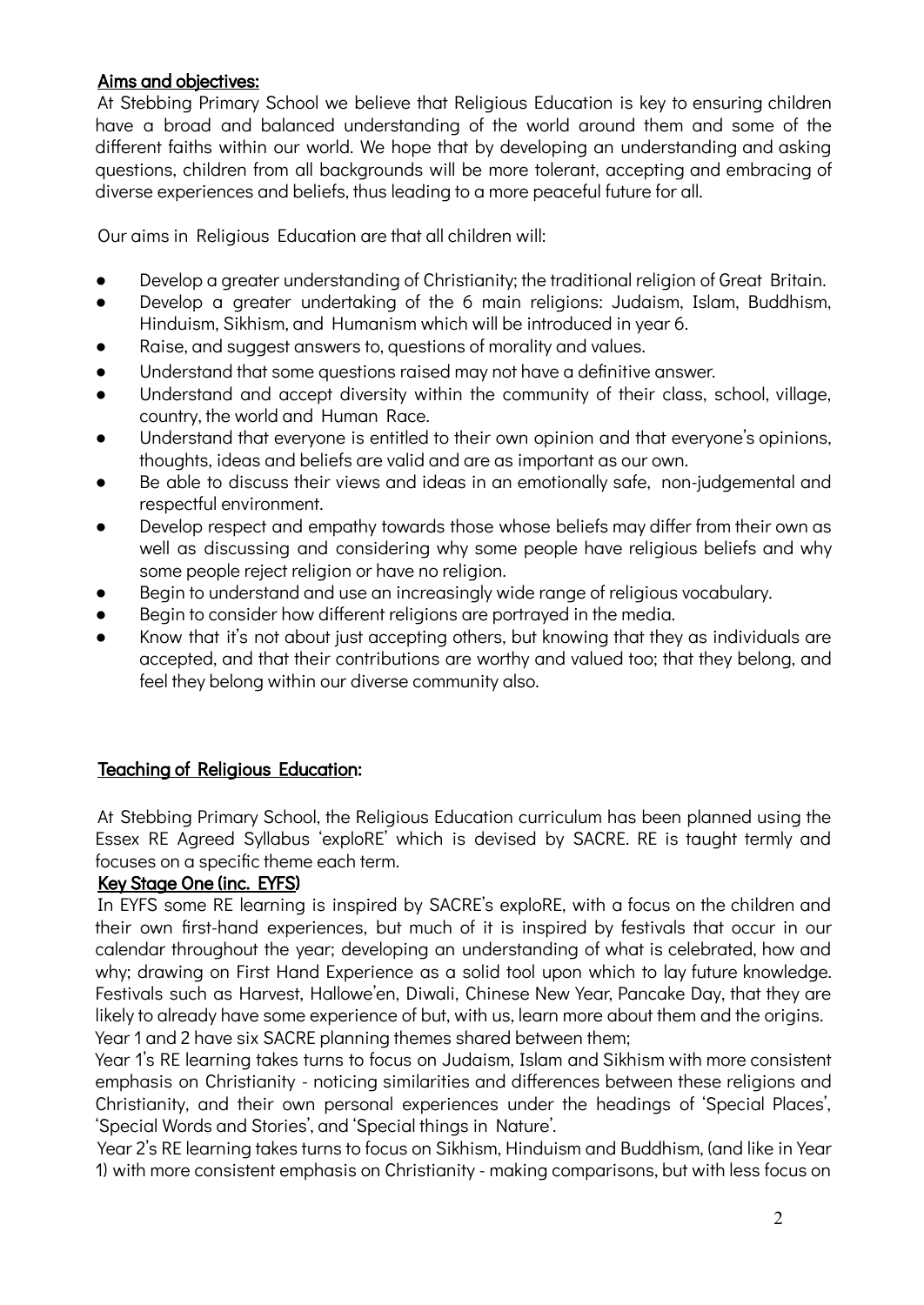their own personal experiences and more about children from those religions, under the headings of 'Special People', 'Special Symbols and Objects', and 'Special Ways of Living'.

# Key Stage Two

Lower KS2 -

SACRE advocates RE in Essex, to be broadly of a Christian theme while teaching about six of the main world religions alongside this, so in Year 3 the year begins by Introducing Jesus then develops to teach about Jesus' Life. In the final term Year 3 look at Judaism; Jesus' own religion.

Year 4 focus on Hinduism to begin with then in Spring explore this with more depth under the heading of 'Creation Stories' where they compare Christianity with Hinduism and incorporate the religion of those communities from their History topic (ie: Mayans for example). Finally they focus on Christianity again to learn about 'Rites of Passage'.

#### Upper KS2 -

Year 5 learn about Buddhism then Islam and end their year returning to their prior learning of Jesus, this time focusing on Jesus' Teachings; \*Him as a role model who would be remembered thousands of years after His death.

Year 6 study Sikhism to start with then return to Christianity as a focus one last time. Their Christian focus is on 'The Bible' where many questions are asked and traditional changes and diversity of the centuries is opened up for discussion and debate; such as which gospels made the 'edit' and why.

Finally, Year 6 learn about Humanism, a non-religious way of life which focuses just on being fair, respectful and happy humans.

|                   | Autumn                                                                                                                 |                | Spring                                                                                                                |                | <b>Summer</b>                                                                                                                    |                |
|-------------------|------------------------------------------------------------------------------------------------------------------------|----------------|-----------------------------------------------------------------------------------------------------------------------|----------------|----------------------------------------------------------------------------------------------------------------------------------|----------------|
|                   |                                                                                                                        | $\overline{2}$ |                                                                                                                       | $\overline{2}$ |                                                                                                                                  | $\overline{2}$ |
| EYFS.             | Special Me<br>(Inspired by Special People, Special Words & Stories<br>but with a "Focus on self; personal experiences! |                | Special Places, Special Symbols & Objects<br>(Inspired by exploRE but with a "Focus on self; personal<br>experiences) |                | Special Ways of Living,<br>Special Thinas in Nature.<br>(Inspired by exploRE but with a "Focus on self; personal<br>experiences! |                |
| Year 1            | Special places<br>(With a focus on Judaism, Islam and Christianity)                                                    |                | Special words and stories<br>(With a focus on Sikhism and Christianity)                                               |                | Special things in nature<br>(With a facus on Christianity and Islam)                                                             |                |
| Year 2            | Special people<br>(With a focus on Sikhism, Hinduism and Christianity)                                                 |                | Special symbols and objects<br>(With a focus on Judaism and Christianity)                                             |                | Special ways of living<br>(With a focus on Christianity and Buddhism)                                                            |                |
| Year <sub>3</sub> | Christianity - Introducing Jesus                                                                                       |                | Christianity - Jesus' life                                                                                            |                | Judaism                                                                                                                          |                |
| Year 4            | Hinduism                                                                                                               |                | <b>Comparing Creation Stories</b><br>(inc. Christianity, Hinduism & History topic link)                               |                | Christianity - Types of Christianity, Church<br>buildings & rites of passage                                                     |                |
| Year 5            | Buddhism                                                                                                               |                | Islam                                                                                                                 |                | Christianity - The teachings of Jesus                                                                                            |                |
| Year 6            | Sikhism                                                                                                                |                | Christianity - The Bible                                                                                              |                | Humanism                                                                                                                         |                |

# Time spent teaching Religious Education:

SACRE advocates the following… EYFS - 30 minutes per week; KS1 - 40 minutes per week; KS2 - 50 minutes per week.

Where special, extra-curricular events occur within the school year (such as Christmas, productions, craft fairs, Community Month) it may be appropriate and more manageable for teachers to teach RE once a fortnight instead, as a double lesson, or hold 'RE days' nearer the end of term to compensate.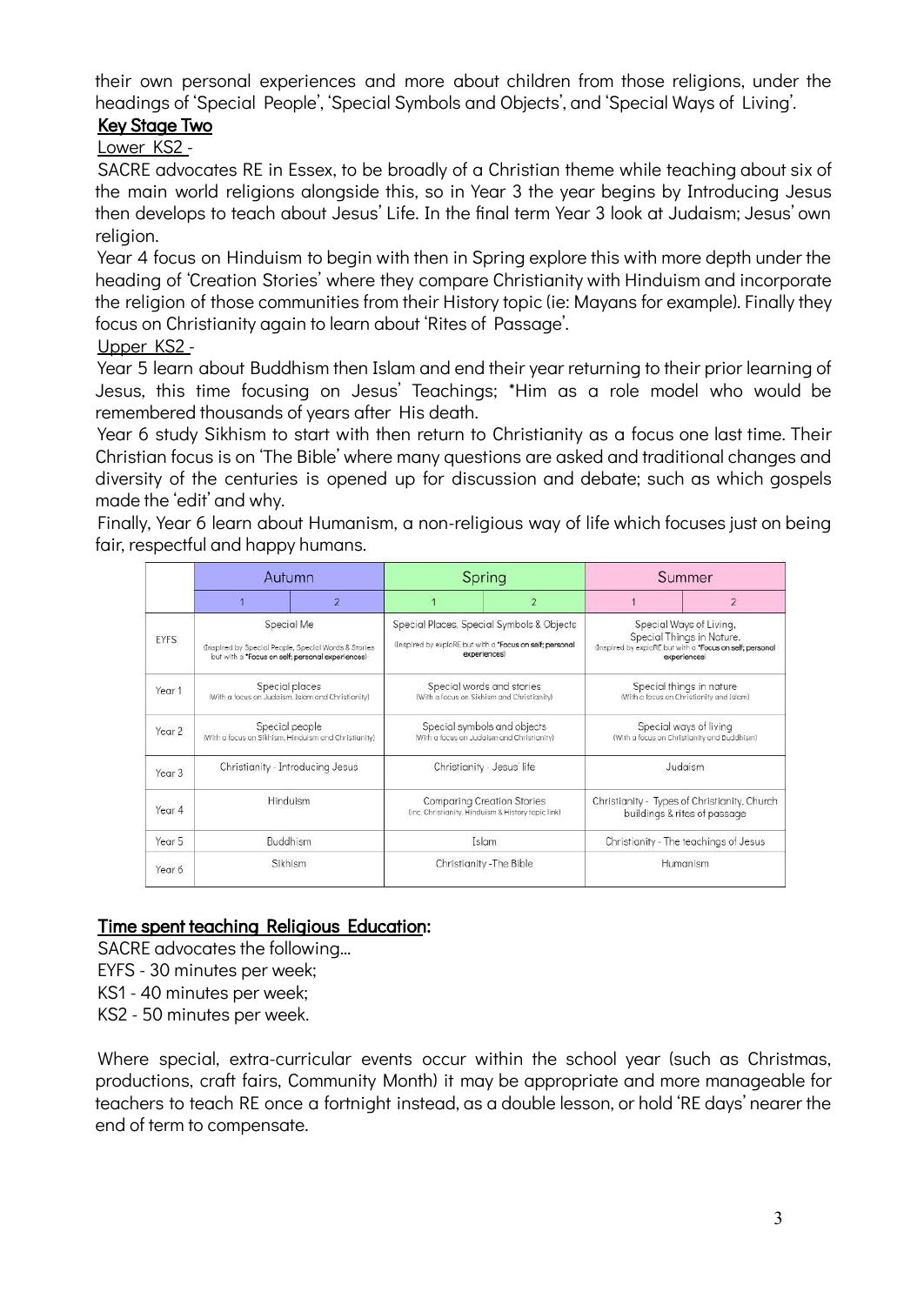# Resources:

Many RE resources are available for each of the main religions; Christianity, Judaism, Islam, Buddhism, Hindusim & Sikhism. They include solid artefacts to hold, use and explore. These are stored in the school house in labelled boxes.

We are lucky to have a vast collection of books (fictional themed and non-fiction) for a variety of ages to suit all areas of our RE curriculum. Many of these books are kept within the relevant classes among their Topic collection or in their 'Book Nooks', for pupils to revisit throughout the year.

There are also information folders for each of the main religions. Planning support documents are available from the RE google drive folder, in 'Resources' and can be accessed from the Essex RE Agreed Syllabus website. Also on the drive are 'Knowledge Organisers', our Curriculum Overview (pictured above) and our school RE Progression document.

As SACRE's plans cover Years 1 to 6 only, there is a separate Curriculum for EYFS, devised by the RE Leader and EYFS Leader, to incorporate their ' EYFS Development Matters' outcomes with yearly calendar events and some of SACRE's KS1 ideas.

#### Assessment of Religious Education:

Assessments and evaluations of children's learning and development are to be found in the curriculum and assessments folder on google drive. The same assessment criteria is used throughout the children's time in Key Stage 2 as they will learn about different subjects in different year groups. The assessment is based on the skills the children are using rather than their knowledge and teachers will therefore expect these skills to be developing as the children move up through the year groups. Teacher assessments and observations are ongoing and discussions regularly take place to determine pupils' breadth of knowledge and understanding.

# Cross-curricular links:

#### **●** PSHE

PSHE, circle times and assemblies are regularly used to discuss and debate particular issues which may arise.

Specific skills linking to Personal, Social and Emotional Development are negotiating, compromising, collaborating; controlling one's own actions to inhibit inappropriate reactions/actions - in terms of learning to discuss and debate in a respectful way. With a strong focus on Mental Wellbeing we also discuss how to accept and be happy with one's own self - 'Special Me'; recognising our own achievements and uniqueness.

# **●** Geography

It is appropriate to embrace the opportunities to explore and locate on the globe, and find out more about the main countries where a particular religion is followed or originated, as these arise.

#### **●** Science

Faith and religion, historically, has often been under scrutiny by scientists by the mere lack of concrete, factual evidence.

Scientist studies (Cultural Capital) which may provoke such discussions may include 'Darwin's Theory of Evolution', the 'Big Bang Theory', Genetic Clones, Meteorology. Where we can use artefacts, fossils, 'eyewitness accounts', research and recreate/re-enact explorations of the past within our lessons, the one thing which stands faith apart from everything else is its lack of strong evidence. Evidence and faith cannot easily co-exist. If we had sightings and DNA evidence of God, 'faith' itself (and the choice to believe) would no longer have a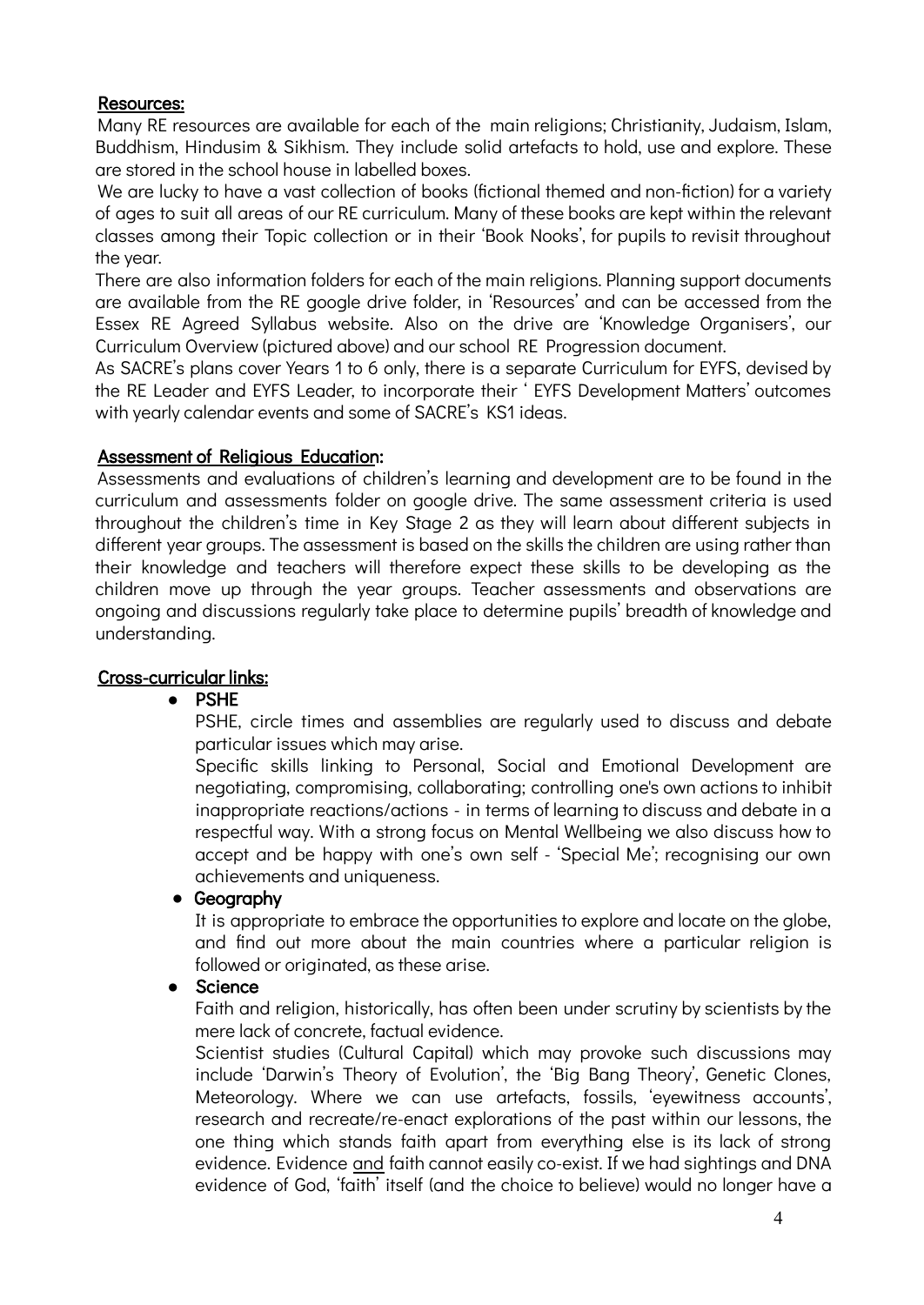place. Discussions such as this can be very valuable in RE lessons for teaching children to respectfully question, consider alternatives and come to conclusions of their own.

Children can begin to engage with Social Sciences; Theology and Philosophy.

**●** History

The use of timelines will support the children's understanding of when these events occurred and for them to compare other events in a similar time period, and compare the time gap between; from one event to another; from that event to the time we exist in now.

Historic beliefs and values are entwined within Religious customs and traditions.

# **●** Maths

How mathematical concepts (such as counting, time) have been measured and represented in various ways since our recording of this knowledge began; creation of the Gregorian Calendar, Roman numerals, the Greek Abacus and Water clock, to name 4 examples. As with History; use and understanding of timelines and the measurable space between events.

# **●** Art & Design

Artwork may be studied, interpreted or created linking to a specific religion or religious event. Linking to Art & English - story mapping may be an appropriate tool for children to express their knowledge and understanding of the sequence of key events.

Key note: Muhammad must not be drawn or depicted in pictorial form; this is considered highly disrespectful by people of Islam.

## ● Drama & Performing Arts

RE lessons often provide the opportunity for Drama as a medium for understanding, interpreting and delivering messages and teachings.

# **●** Music

Modern and traditional songs, of an obvious or subtle religious theme are often chosen for Singing Assemblies as part of Collective Worship. Christian hymns often promote stories and prophets that are also important and relevant to Jews and Muslims. There is much access now, via the Internet, to music from all religions; including prayers and meditations which can add to the quality & immersion of the theme within an RE lesson. Children have the opportunity to recreate the music themselves, or compose an alternative, where appropriate.

# **●** Design & Technology

It may often be appropriate to research and look at existing products, design and make something of a similar theme and evaluate it. More often this opportunity will arise in RE under the heading 'Food Tech' to really make the understanding and experience as immersive and memorable as possible - be it making pancakes for Shrove Tuesday, or Jewish bread (Challah, Matzo), as just 3 examples.

# **●** English

Literacy skills will be used throughout this area of learning; Speaking & Listening, Reading and Writing.

Text types that could be included might be Persuasive texts, Discussion texts, News reports, Recounts, Instruction texts; such as 'How to get ready for Prayer', including the washing of feet.

Grammar and Spelling - the correct \*capitalisation and spelling of Religious-specific words (ie: 'He' is capitalised at all times when referring to God or Jesus, contradictory to sentence rules they learned early on) is insisted upon; pupils check their work using Word Banks and edit in blue, where a spelling has